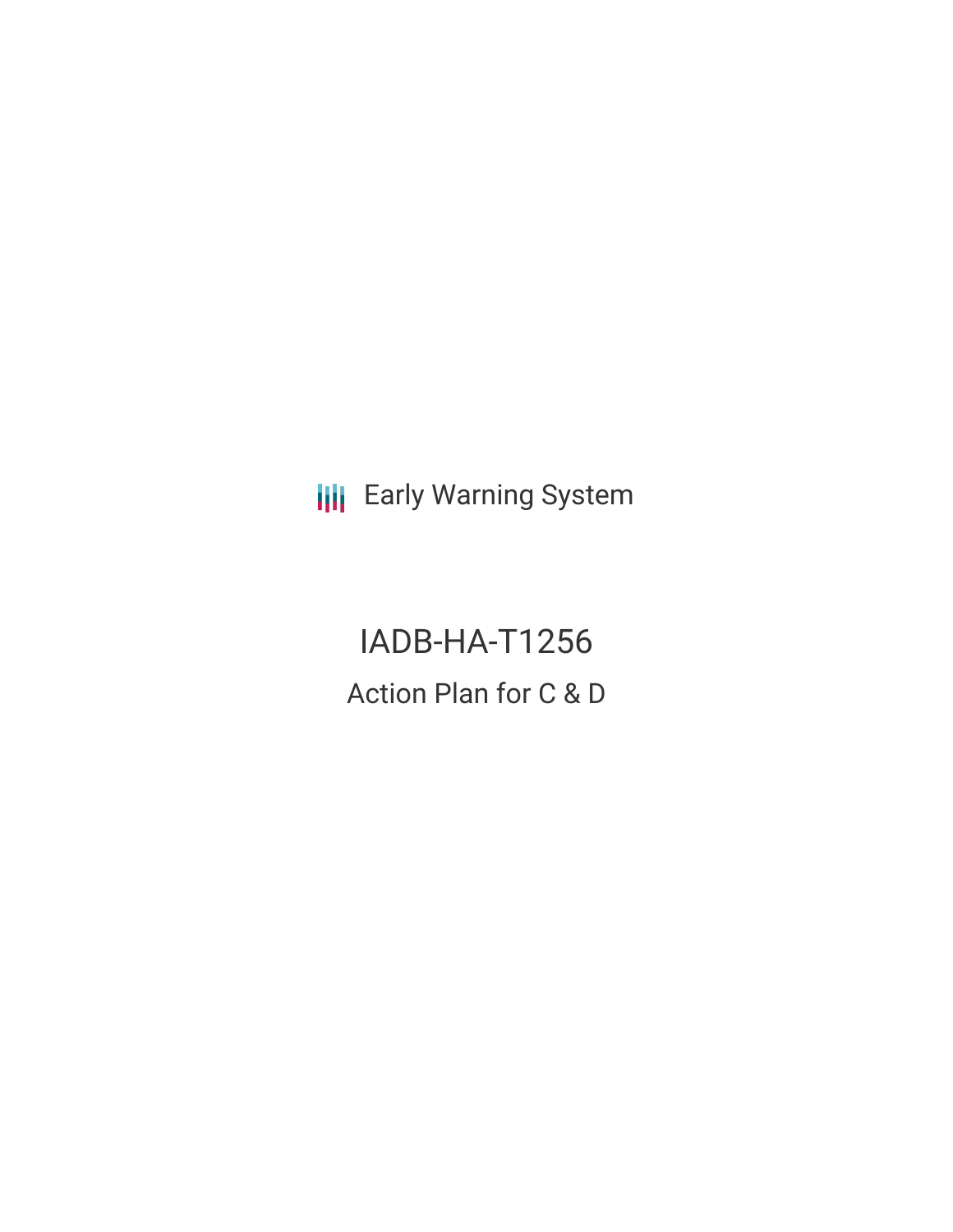

### **Quick Facts**

| <b>Countries</b>               | Haiti                                  |
|--------------------------------|----------------------------------------|
| <b>Financial Institutions</b>  | Inter-American Development Bank (IADB) |
| <b>Status</b>                  | Active                                 |
| <b>Bank Risk Rating</b>        | U                                      |
| <b>Voting Date</b>             | 2018-01-02                             |
| <b>Sectors</b>                 | <b>Technical Cooperation</b>           |
| <b>Investment Amount (USD)</b> | $$0.91$ million                        |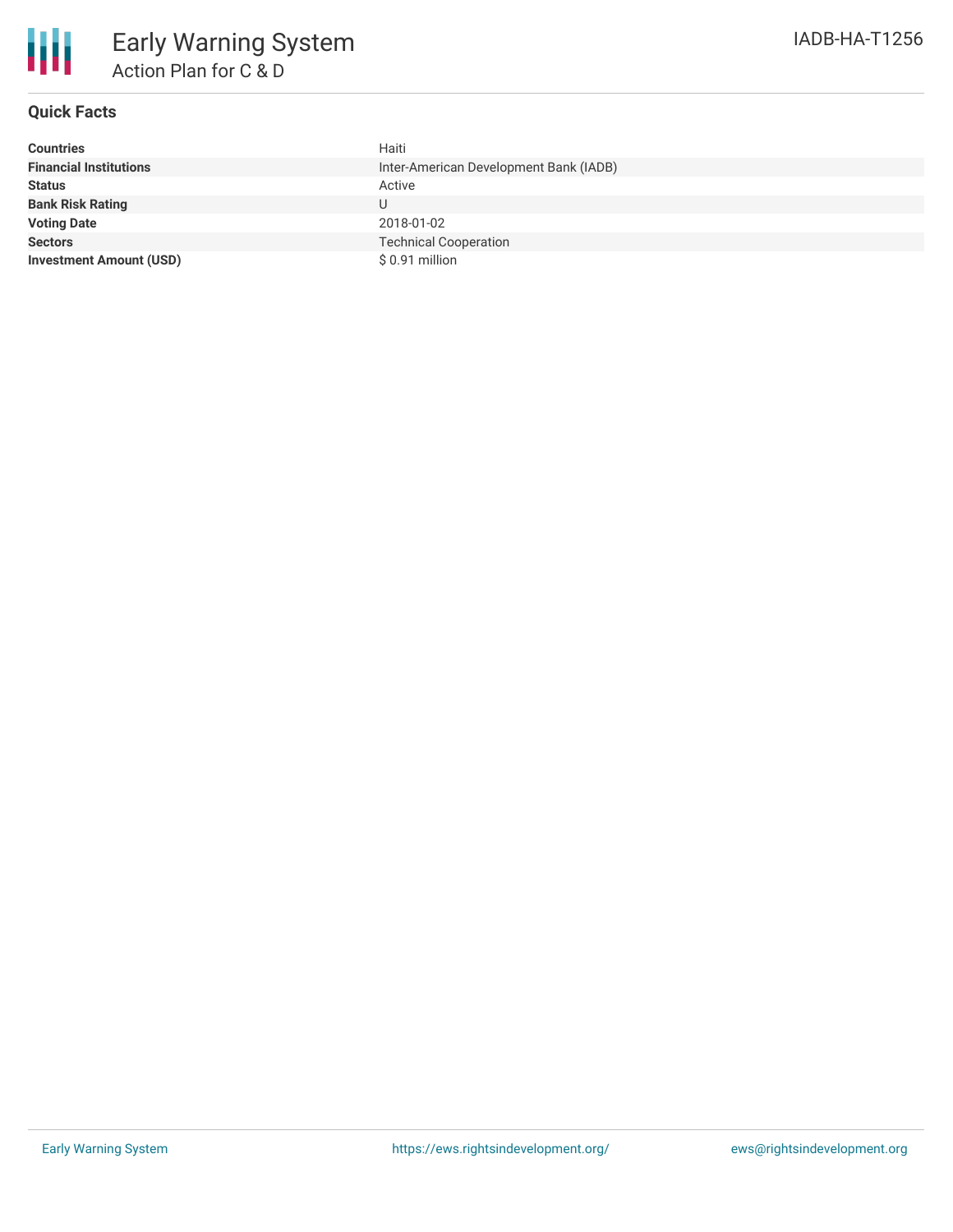

# **Project Description**

From the IDB: "Action Plan for C & D."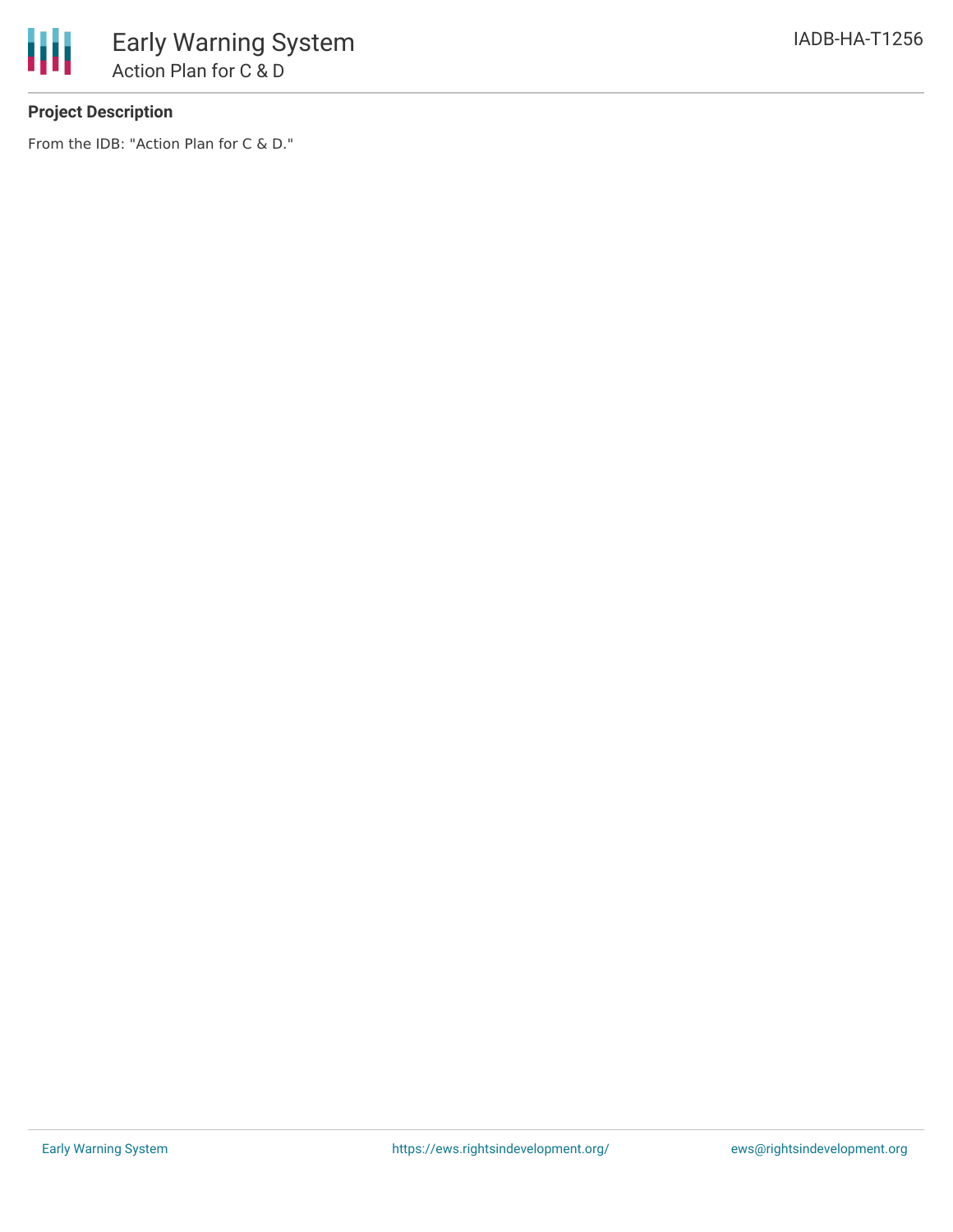## **Investment Description**

• Inter-American Development Bank (IADB)